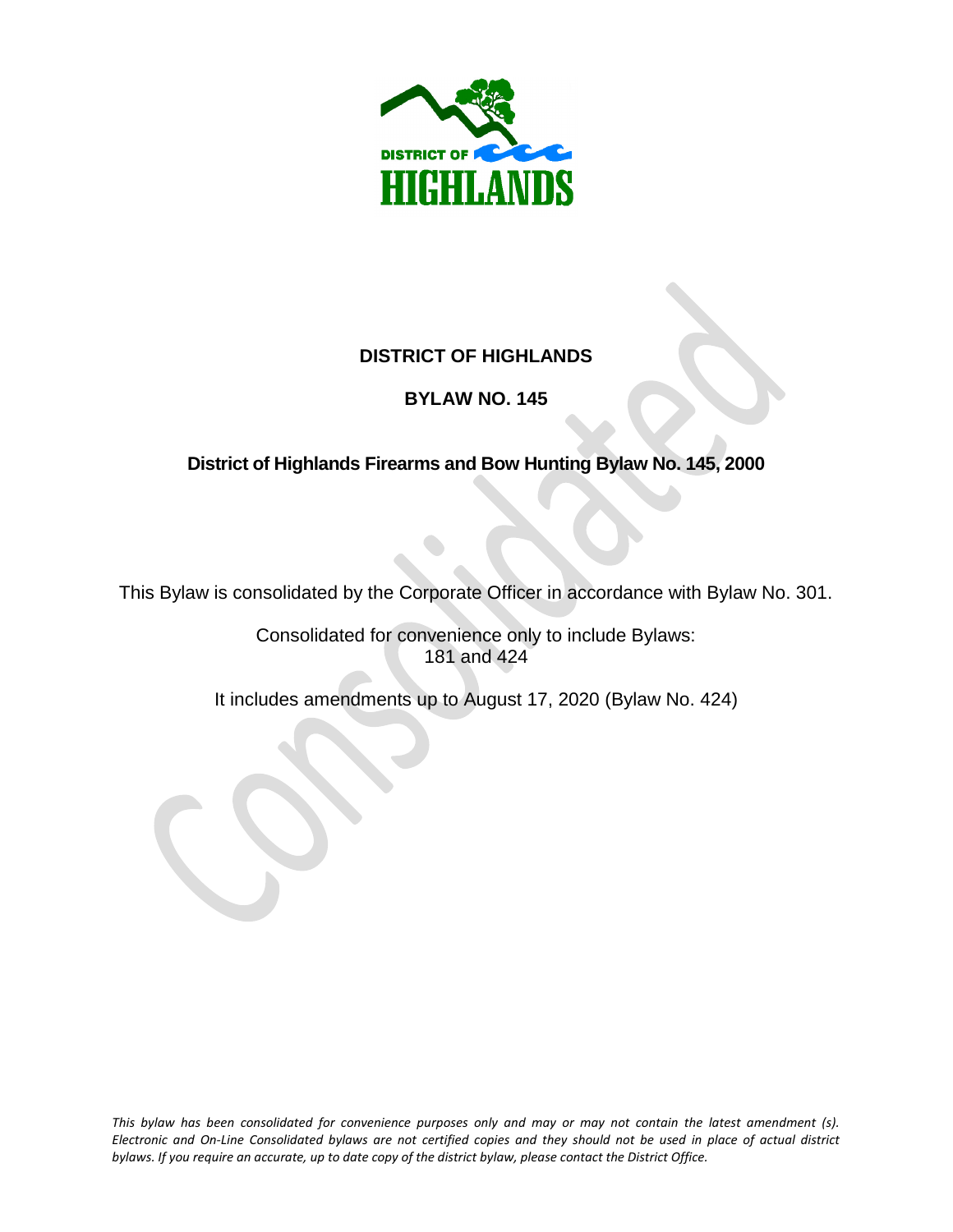

## **DISTRICT OF HIGHLANDS BYLAW NO. 145**

#### **A BYLAW TO REGULATE THE DISCHARGE OF FIREARMS AND BOWS**

WHEREAS under the *Local Government Act* the Council may, by bylaw, regulate and prohibit the discharge of firearms and the use of bows, and may make different regulations for different areas,

NOW THEREFORE The Municipal Council of the District of Highlands in open meeting assembled enacts as follows:

- 1. In this bylaw, the following terms are as defined in the *Wildlife Act;*
	- a) "Conservation Officer"
	- b) "firearm<sup>"</sup>
	- c) "bow"
	- d) "cross bow"
	- e) "hunting"

*\*\*Section 2 added by Bylaw No. 181, 2002*

- *2. No person shall discharge any firearm within the District of Highlands except as herein provided:*
	- *a) Any Peace Officer, Conservation Officer, Animal Control Officer or member of the Armed Forces of Canada lawfully engaged in the execution of their duty.*
	- *b) Any person who is engaged in humanely killing livestock or protecting agricultural crops or livestock from wildlife.*
	- *c) Any person who discharges a firearm pursuant to clause 2 b) above must notify the District of Highlands within 24 hours from the time of discharge of the firearm.*
- 3. No person shall discharge a bow or crossbow within a road right of way or on property owned by the District of Highlands.
- 4. No person shall discharge a bow or crossbow within the District of Highlands for the purposes of hunting except in the areas shown cross hatched on Appendix A attached to and forming part of this bylaw, and then only after having first obtained a Bow Hunting Permit (hereinafter referred to as the "permit") issued by the District of Highlands in accordance with this Bylaw.

*This bylaw has been consolidated for convenience purposes only and may or may not contain the latest amendment(s). Electronic and on-line consolidated bylaws are not certified copies and they should not be used in place of actual district bylaws. If you require an accurate, up to date copy of the district bylaw, please contact the District Officer.*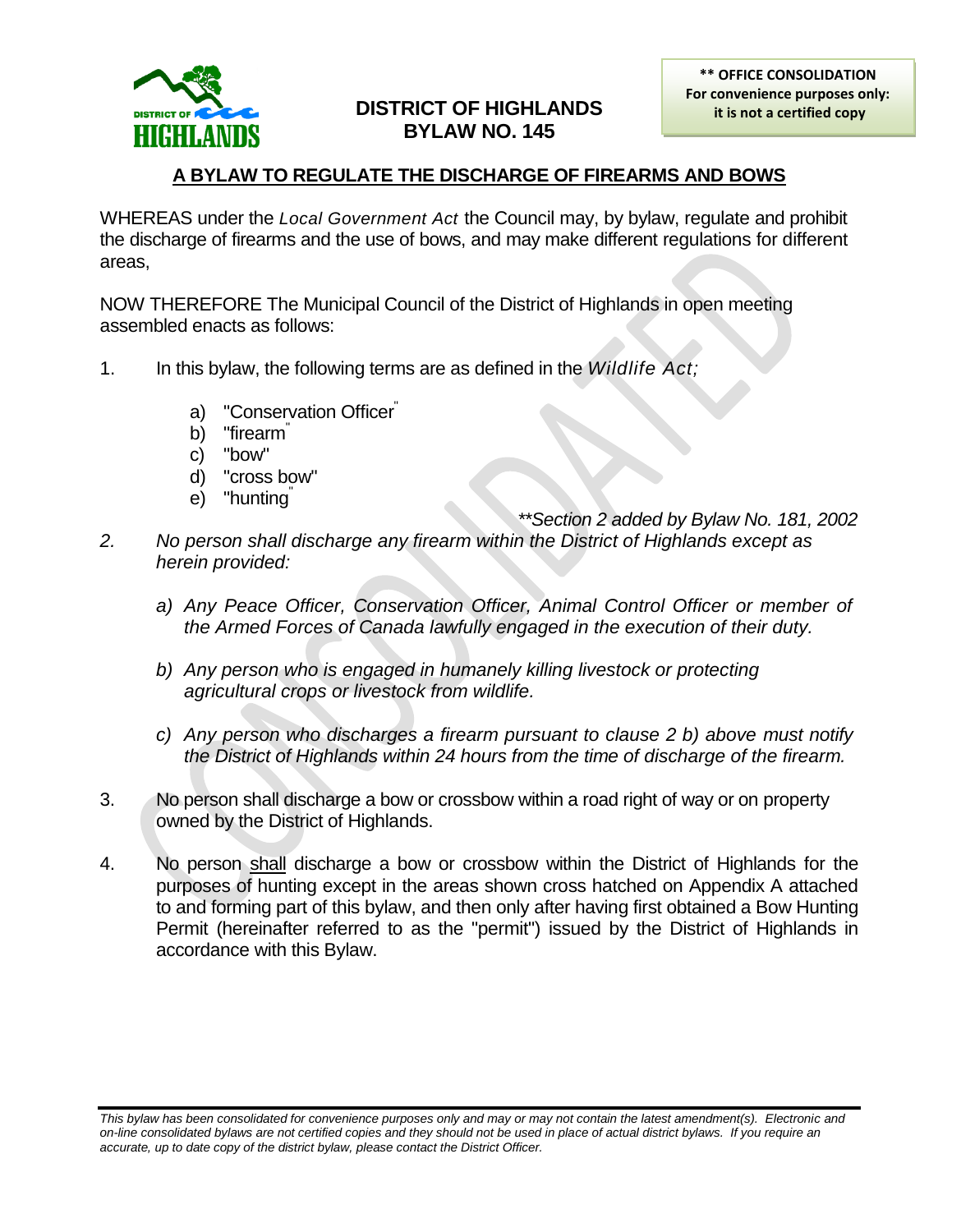- 5. It shall be a condition of every permit that:
	- a) The permittee must have the land owner on whose property they wish to hunt print and sign their name on a specified portion of the permit giving the owners' permission for the permittee to hunt on the owners property on the dates indicated on the permit by the land owner. A permit is not valid without this information. This subsection does not apply where the permittee is the owner of the land on which they are hunting.
	- b) A permit expires at the end of the hunting season in the year that the permit is issued.
	- c) A permit is not valid unless the Administrator, or Corporate Officer, of the District of Highlands has first signed it. *\*\*amended by Bylaw No. 424, 2020*

An application for a permit shall be in the form prescribed for that purpose by the District of Highlands and shall be accompanied by an application fee of \$20.

- 7. The permit shall be in the form prescribed for that purpose by the District of Highlands.
- 8. The *"District of Highlands Firearms and Bow Hunting Bylaw No. 144, 2000"* is repealed.
- 9. This Bylaw may be cited as "District of Highlands Firearms and Bow Hunting Bylaw No. 145, 2000".

| 2000. |
|-------|
| 2000. |
| 2000. |
|       |

*Original Signed Original Signed*

MAYOR CORPORATE OFFICER

*This bylaw has been consolidated for convenience purposes only and may or may not contain the latest amendment(s). Electronic and on-line consolidated bylaws are not certified copies and they should not be used in place of actual district bylaws. If you require an accurate, up to date copy of the district bylaw, please contact the District Officer.*